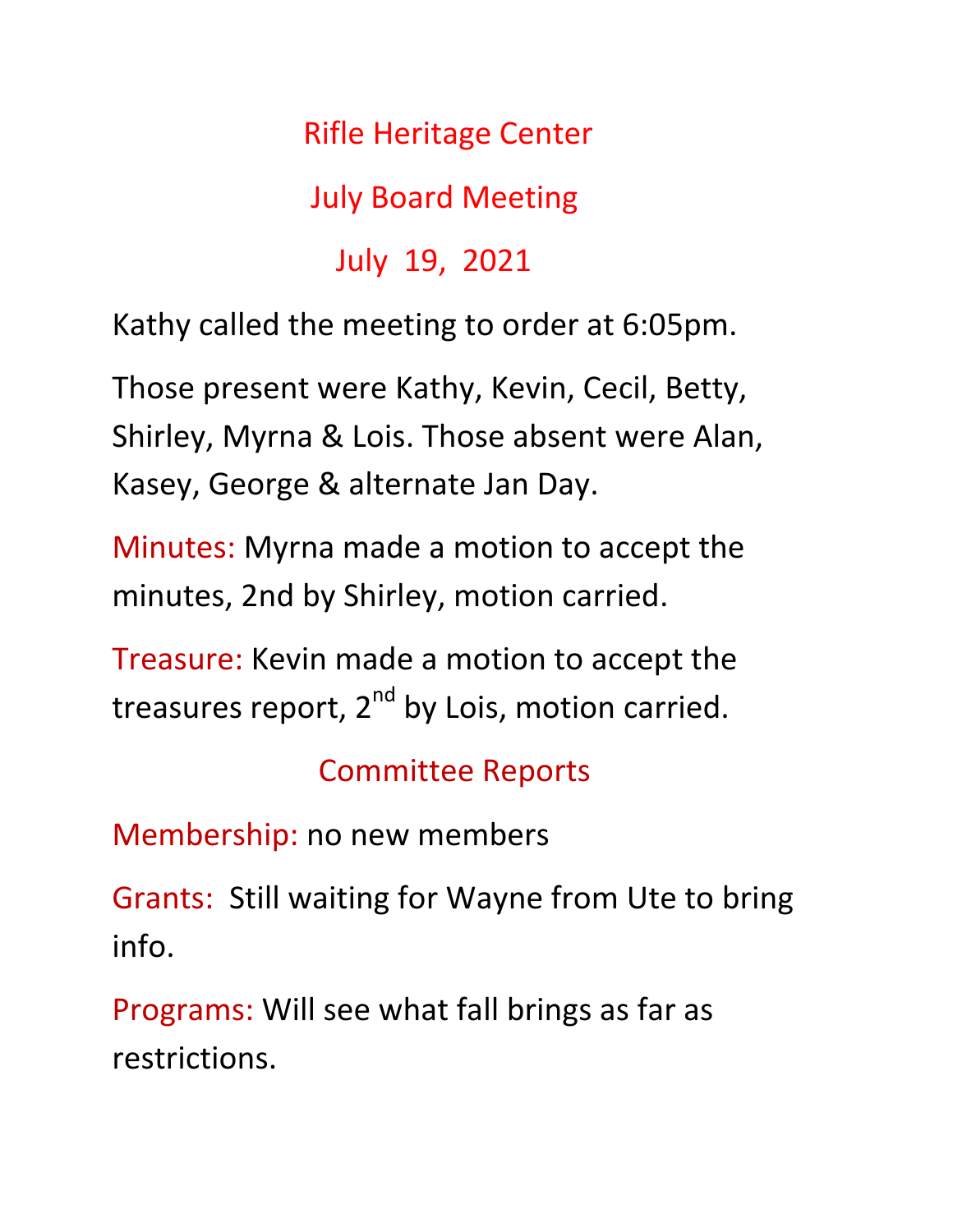Newsletter: latest one on Jars

Social Media: Alan is still scanning & digitizing.

## Old Business

Storyboards are here, Kevin will install as soon as he has time.

ID stakes for garden plants are still being worked on.

Wayne from Ute has info on a grant he is supposed to be getting for us. Also, the Ute (city of Rifle ) owes us a pretty good chunk of money.

The alarm is still giving us fits… We need to find out "How long the backup battery lasts" as central said it was low.. after a 45 min power outage. (Sam said it should last for about 24 hrs.)When we have problems we need to call Sam (970-989-5346) w/ the testing team at acmealarm.com…. Also, the distance between the door and the jam. (1/4") Cecil